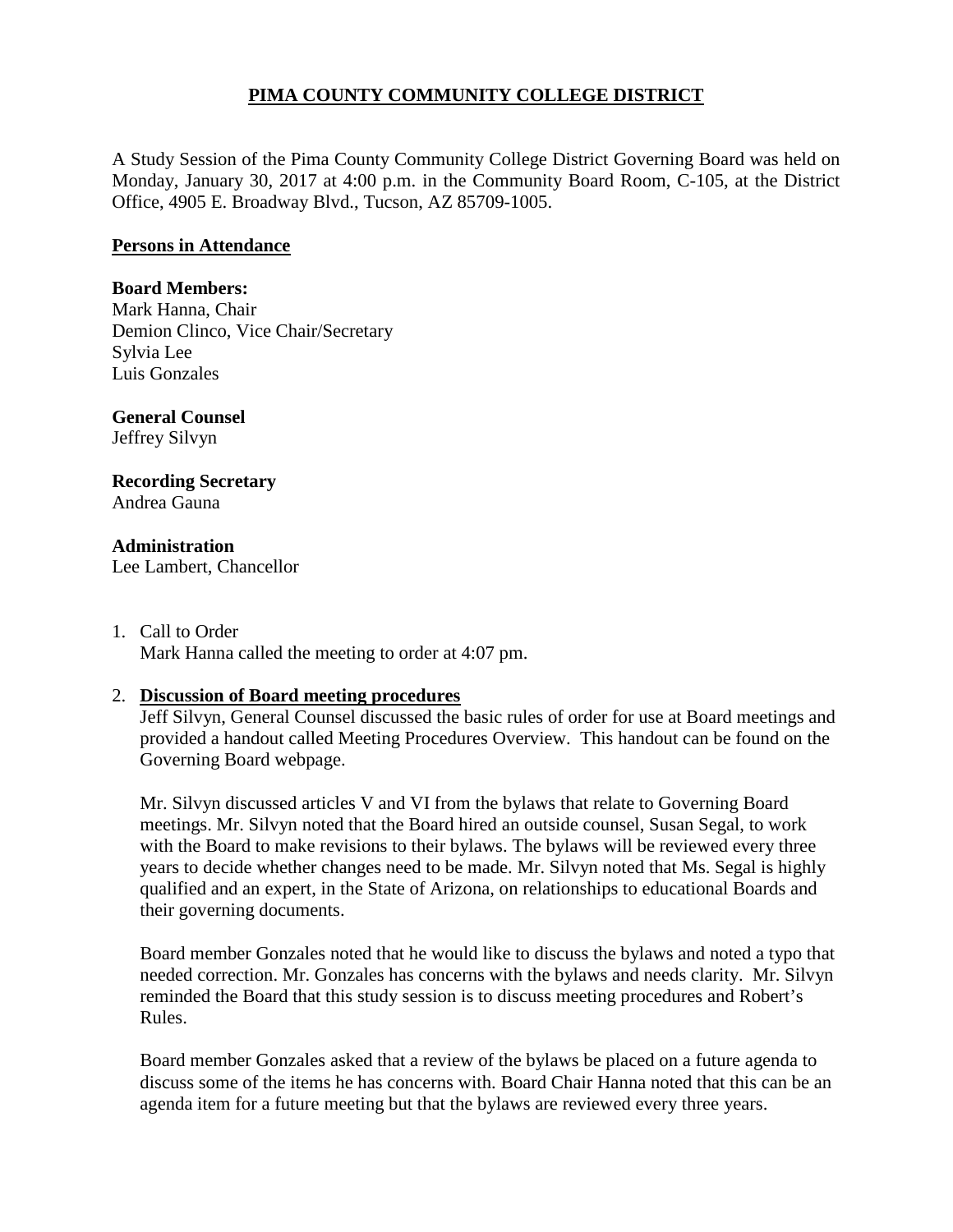Board member Lee asked that the Board have a discussion at some point on the bylaws that are inconsistent with the rules contained in the latest edition of Robert's Rules, specifically, a motion requiring a two-thirds vote. Mr. Silvyn noted he would report back to the Board on this issue next month.

Board member Clinco noted that this study session is the perfect time to address any concerns or disagreements that exist now so that when the Board members are in a meeting that they don't run into a quagmire that causes significant delays in moving the meeting forward.

Mr. Silvyn noted that Robert's Rules of Order provides guidance and the Board members are not required to follow every rule as noted.

Board member Clinco noted that he would like a discussion in the future on any special rules the Board is going to adopt and create a process for them.

Board member Gonzales would like Mr. Silvyn to create a cheat sheet for the Board members which will list different types of motions and a voting procedure for each motion.

Mr. Silvyn noted that he will create a chart which will flag issues implicit in Robert's Rules that conflict with how the Board currently operates. Mr. Silvyn will bring the chart back to the board to get some additional input and then the Board can decide how they want to handle it.

# 3. **Admission and enrollment process review**

Dr. Dolores Duran-Cerda, Provost and Executive Vice Chancellor for Academic and Student Services (Acting) and Dr. Karrie Mitchell, Assistant Vice Chancellor for Enrollment Management and Student Affairs discussed some local and national trends as they relate to student enrollment. Dr. Mitchell reported on why Pima Community College's enrollment has dropped and the College's plans to increase enrollment. Her presentation included data and some institutional strategies.

Board member Lee would like to forward this presentation to some community members and asked if some of the slides used in Dr. Mitchell's presentation could be labeled to specify whether they are related to Pima County or Pima College.

Board member Clinco would like to know how much money was invested in the lifelong learning program, what was done, and what the return on the investment is. Board member Clinco noted that this group was identified as a source that would increase the College's enrollment numbers. He feels it has not gotten the traction the College was hoping for.

Board member Lee noted her concern with the master schedule and suggested possibly hiring an expert to take a look at it. She is concerned that we are dwindling in courses to a point where we are not meeting the needs of the students and our community. Dr. Duran-Cerda noted that the reorganization has helped in this area. Because we have deans over disciplines, they are able to talk with faculty and department chairs and decide what courses are needed.